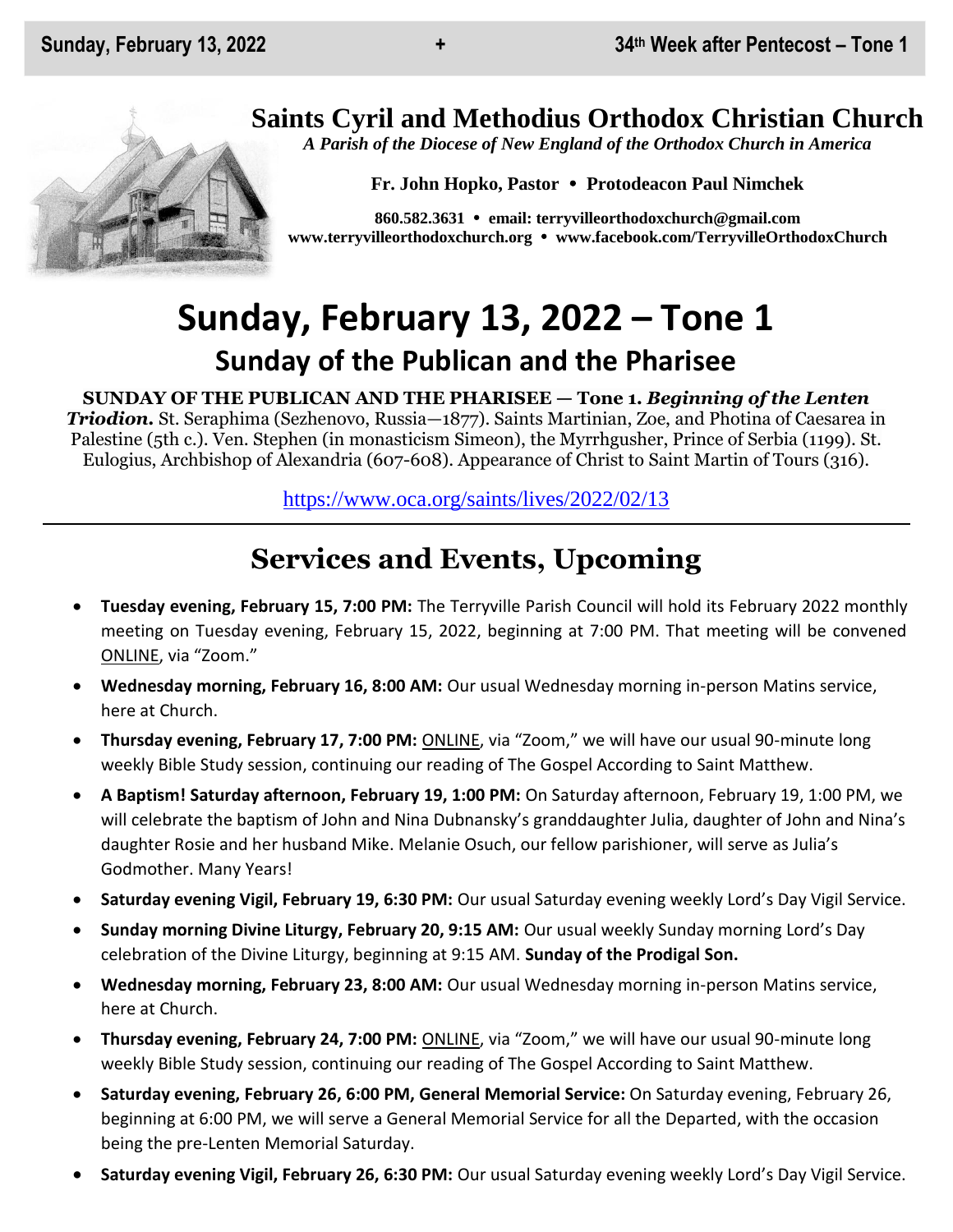# **PARISH PRAYER LIST**

#### **We pray for all victims of disease, disaster, difficulty, and senseless violence throughout the world.**

### **+ THOSE WHO HAVE DEPARTED THIS LIFE:** *Memory Eternal!*

*First of all, we pray for all the thousands of victims of COVID-19.* 

| <b>Newly Departed</b>                                                                              |           |            | George Kla.--our fellow parishioner; fact          |
|----------------------------------------------------------------------------------------------------|-----------|------------|----------------------------------------------------|
| Robert—an acquaintance of the Hansons                                                              |           | d. 1/30/22 | Lorraine-friend of Joan M.; cancerous              |
| Ben-a friend of Mike A.'s                                                                          |           | d. 1/29/22 | Joseph-friend of Jeanne M.; in need o              |
| Joan Impressa-a friend of Marilou P.'s                                                             |           | d. 1/20/22 | Dianna-Jennifer W.'s mother; suffering             |
| Dillon-a young man who died, leaving a young family-request of Jacob J. d.1/18/22                  |           |            | Thomas—fighting cancer; father of a frie.          |
| Robert Nethery-once associated with the Waterbury Parish                                           |           | d.1/16/22  | Yvonne K.-a person we have been as                 |
| Anniversaries of Repose - Memory Eternal!                                                          |           |            | Mark-friend of a parishioner (F.G.); cri           |
| Mary Rewak                                                                                         | 2/13/1983 |            | Domenic—friend of a parishioner (F.G.)             |
| John Yuraschik                                                                                     | 2/15/1979 |            | Louis-friend of a parishioner (F.G.); fact         |
| John Muchka                                                                                        | 2/15/1987 |            | Brittney-facing possibly severe health             |
| Maria Kaschak                                                                                      | 2/15/2000 |            | Jeanne M.-recovering from joint replac             |
| <b>Theodore Shopay</b>                                                                             | 2/16/1920 |            | Albert ("Al")—in need of prayers for hea           |
| William Papach                                                                                     | 2/17/1969 |            | Kathy S.—Waterbury parishioner; facing             |
| Matushka Pearl Markovich                                                                           | 2/17/1978 |            | Earlene L.-Mike and Jim L.'s mother; r             |
| Adam Mihailoff                                                                                     | 2/17/2001 |            | Natonya L.-Mike and Jim L.'s family m              |
|                                                                                                    |           |            | Bach-Loan-a neighbor of Jeanne M.'s                |
| Steven Suslenko                                                                                    | 2/18/1960 |            | Barbara S.-W'bury parishioner; recove              |
| Anna Wittick                                                                                       | 2/19/1921 |            | Rosemary-friend of Jack K.; recoverin              |
| Vladimir Koltko                                                                                    | 2/19/1961 |            | Rick--Deacon Paul and Patty's nephew               |
| Jacob Zarick                                                                                       | 2/19/1970 |            | Peter-Deacon Paul and Patty's acquai               |
| Stephen Rosko                                                                                      | 2/19/1986 |            | Christina-a woman battling cancer; ac              |
| Jeffrey Thomas Moore                                                                               | 2/19/2012 |            | James B.-husband of a Waterbury par                |
| THOSE IN NEED OF GOD'S MERCY AND HELP                                                              |           |            | Shut-ins and those resident in long-t              |
| First of all, we pray for all those suffering due to COVID-19, and those working to                |           |            | Alex—John D.'s brother; suffering perm             |
| alleviate their suffering.                                                                         |           |            | Dolores-Bob M.'s mother; resident in I             |
| Persons captive and suffering for the Faith                                                        |           |            | <b>Expectant Mothers</b>                           |
| Metropolitan Paul and Archbishop John-hostages in Syria                                            |           |            | Tracey and the child to be born of her-            |
|                                                                                                    |           |            | Lucy and the child to be born of her-Lu            |
| Those who are sick and suffering<br>Priest John M.-a young priest, suffering with a vexing illness |           |            | Maura and the child to be born of her-             |
|                                                                                                    |           |            | Katherine and the child to be born of he           |
| Matushka Anne Hosking-chronic illness; in need of our prayers                                      |           |            | Travelers, Those Soon to be Travelin               |
| Matushka Ann S.-chronic health challenges                                                          |           |            | All those who are traveling, soon to be t          |
| Fyodor (Frank) G.-suffering from Multiple Sclerosis (MS)                                           |           |            | Richard and Laura K. - away this week              |
| Dolores T.—permanent colon malfunction following colon cancer treatment                            |           |            | Mark and Karry O. - will be traveling so           |
| child Drew—grandson of friends of the Nimcheks; ongoing treatment for eye cancer                   |           |            |                                                    |
| Donna-Ann S.'s niece, Deb W.'s cousin; kidney disease                                              |           |            | Those from among us serving on act                 |
| Dayrl—Ann S.'s niece, Deb W.'s cousin; kidney disease                                              |           |            | Fr. James P., Chaplain (MAJ)-now hot               |
| JoAnn-acquaintance of Jeanne Moore; ovarian cancer                                                 |           |            | Joel O.-U.S. Navy; hospital corpsman               |
| MaryEllen-Louine K.'s daughter-in-law; suffering with Huntington's Disease                         |           |            | Joseph B.-a Terryville neighbor; U.S. I            |
| Yelena "Lenna" M.- overcoming, by God's grace, serious health challenges                           |           |            | Joshua P.-husband of a niece of Fr. Jo             |
| Katie and Aubrey-a mother and daughter for whom we have been asked to pray                         |           |            | Alexander-relative of Carolyn P.; 82 <sup>nd</sup> |
| Tanya B.-suffering long-term and lingering effects of brain hemorrhage                             |           |            | Derek-relative of Carolyn P.; U.S. Arm             |
| Claudia A.—Waterbury parishioner; health challenges and recently widowed                           |           |            | <b>Wedding Anniversaries</b>                       |
| Mary Lynn-friend of Donna O.; battling breast cancer                                               |           |            | David & Lucy Crosby                                |
| Barbara—friend of Patty N.; unwell and in need of prayerful support                                |           |            | <b>Birthdays this coming week</b>                  |
| Dorothy F.—Waterbury parishioner; still recovering from a serious surgery                          |           |            | Melanie Osuch                                      |
| Michael "Mike" L.-ongoing health issues                                                            |           |            |                                                    |

child George—young son of a Kenyan Orthodox priest; quite unwell

#### Bill M.—struggling with health issues, please keep in prayer Paula—friend of Jim L.; struggling with cancer Dimitri—brother of Carolyn P.; health issues Maryna B.—dealing with some health issues Thomas—Patty N.'s nephew; battling cancer Wayne—Donna O.'s father Richard—a man struggling with cancer, for whom we have been asked to pray cing a variety of health challenges blood disease of prayers g some health problems end of the Parish (S.H.) ked to pray for; multiple myeloma itically ill ); facing serious illness cing serious illness issues; at the request of Kathy M. cement surgery (doing well) aling; very unwell g health challenges recent health issues nember; heart surgery recent serious health challenges ering from surgery g from recent stroke v; Rick is unwell and in need of prayers intance; battling leukemia quaintance of Fr. John H. rishioner; very unwell recently *Shut-ins and those resident in long-term Care Facilities* hanent effects of stroke long-term eldercare

-Tracey is G.. and J.. W.'s daughter-in-law ucy C. is our fellow parishioner Maura is Lucy and David C.'s friend er-relative of the Hopkos

#### *Travelers, Those Soon to be Traveling, and Those Apart from Us All those who are traveling, soon to be traveling, or apart from us* Richard and Laura K. – away this weekend Mark and Karry O. – will be traveling soon

#### *Those from among us serving on active duty in the Armed Forces* me from recent deployment ("medic") Marine Corps hn's; U.S. Army officer and helicopter pilot Airborne Division U.S. Army soldier ny soldier

| <b>Wedding Anniversaries</b> |      |
|------------------------------|------|
| David & Lucy Crosby          | 2/16 |
| Birthdays this coming week   |      |
| Melanie Osuch                | 2/16 |
|                              |      |

# **News and Notes**

**Terryville Parish Council Meeting, Tuesday, February 15, 7:00 PM:** The Terryville Parish Council will meet on Tuesday evening, February 15, beginning at 7:00 PM. This meeting will take place online, via video teleconference.

**Prayers Requested:** One of our parishioners who is a teacher has asked prayers for one of her students. This student is battling a very serious illness. Please, keep this child and their loved ones in your prayers. Thank you. (Lord, hear us and have mercy!)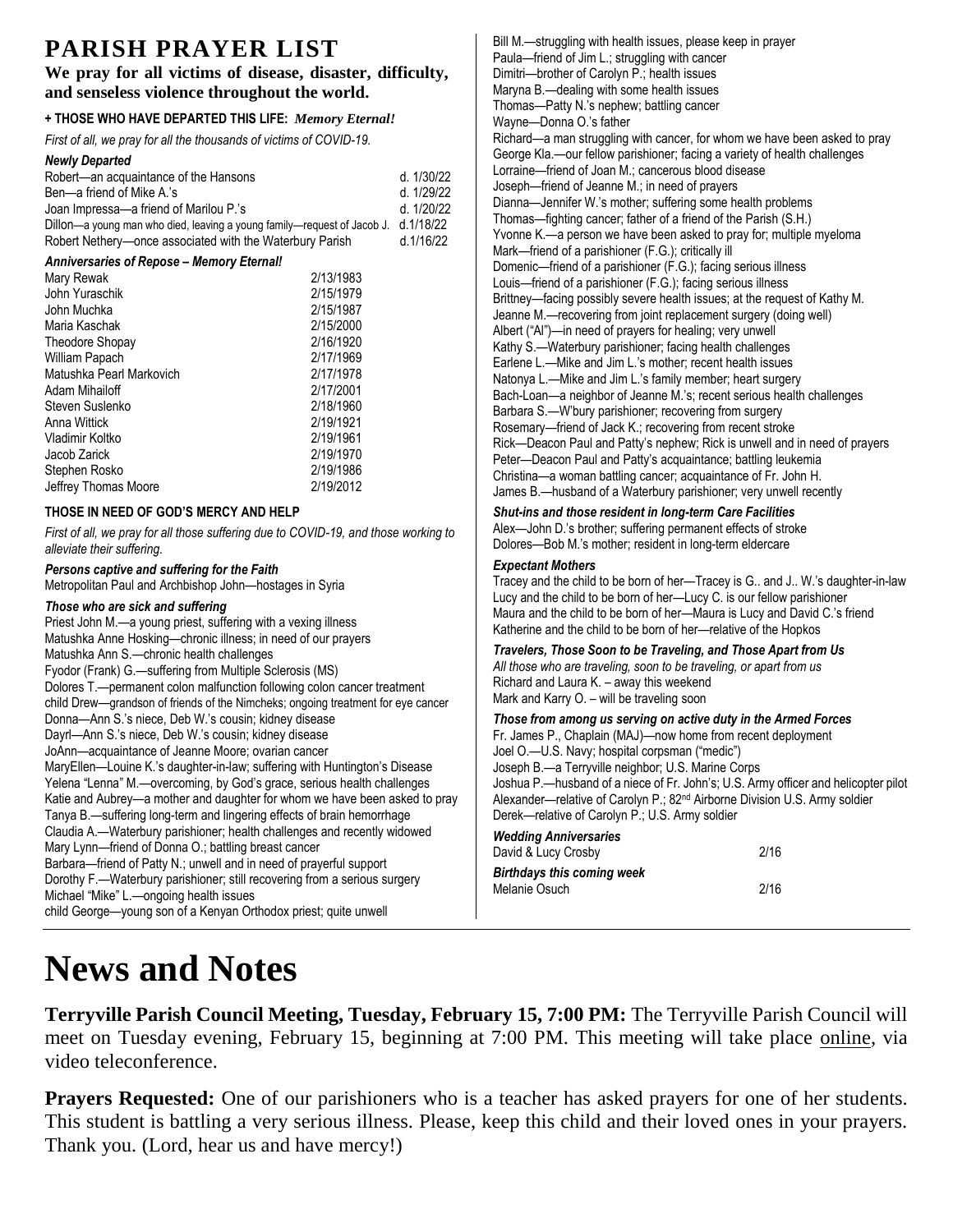# **The Sunday of the Publican and the Pharisee, on which day we begin to use the** *Lenten Triodion*

On the Sunday of the Publican and the Pharisee, the 10<sup>th</sup> Sunday before Holy Pascha, we begin our annual journey to Holy Pascha. Thus, at Vespers on the eve of the Sunday of the Publican and the Pharisee, we begin to use the liturgical texts from the *Lenten Triodion*, the liturgical book that contains the texts of the services used during the period of time from the Sunday of the Publican and the Pharisee until Holy Pascha. (Note: Online versions of the *Lenten Triodion* can be found here <http://www.ocf.org/OrthodoxPage/prayers/triodion/triodion.html> and here [https://www.oca.org/lenten](https://www.oca.org/lenten-triodion-texts)[triodion-texts.](https://www.oca.org/lenten-triodion-texts) It can be profitable during Great Lent to read these *Triodion* texts on the days during Lent when they are appointed to be prayed.)

On the Sunday of the Publican and the Pharisee the Gospel reading at the Divine Liturgy is from the Gospel according to Saint Luke, the 18<sup>th</sup> Chapter, Verses 10-14, which is the parable Our Lord Jesus Christ tells about two men who went to the Temple to pray.

The first man was a Pharisee who scrupulously observed the requirements of religion: he prayed, fasted, and contributed money to the Temple. These are very good things, and should be imitated by anyone who loves God. We who may not fulfill these requirements as well as the Pharisee did should not feel entitled to criticize him for being faithful. His sin was in looking down on the Publican and feeling justified because of his external religious observances.

The second man was a Publican, a tax-collector who was despised by the people. He, however, displayed humility, and this humility justified him before God (Luke 18:14).

The lesson to be learned is that we possess neither the Pharisee's religious piety, nor the Publican's repentance, through which we can be saved. We are called to see ourselves as we really are in the light of Christ's teaching, asking Him to be merciful to us, deliver us from sin, and to lead us on the path of salvation.

*(This article is reproduced here, in a lightly edited form, from material about [the Sunday of the Publican and](https://www.oca.org/saints/lives/2021/02/21/2-sunday-of-the-publican-and-the-pharisee-embeginning-of-the-lente)  [Pharisee](https://www.oca.org/saints/lives/2021/02/21/2-sunday-of-the-publican-and-the-pharisee-embeginning-of-the-lente) found on the website of the Orthodox Church in America, [https://oca.org/.](https://oca.org/))*

# **A Book to accompany us through Great Lent**

The late Fr. Steven Belonick wrote a book entitled *Pilgrimage to Pascha: A Daily Devotional for Great Lent.* This volume has now been published (in an updated posthumous edition prepared by Fr. Steven's wife, Mat. Deborah Belonick) by Ancient Faith Publishers (AFP), and is now available for purchase.

Please note that all royalties from this book will be placed in the "Father Steven Belonick Scholarship Fund" of our Diocese of New England, to help fund the education of seminarians.

For each of the 40 days of Great Lent, the book offers a Scripture reading, an excerpt from the writings of the saints with a reflection, an excerpt from a Lenten hymn, the life of a saint, and a short prayer.

Perhaps, we could purchase a copy of this book, and have it as a companion for our Lenten journey. (Great Lent begins on March 15, this year.) Here's the link to where this book can be purchased: [https://store.ancientfaith.com/pilgrimage-to-pascha-a-daily-devotional-for-great-lent/.](https://store.ancientfaith.com/pilgrimage-to-pascha-a-daily-devotional-for-great-lent/)